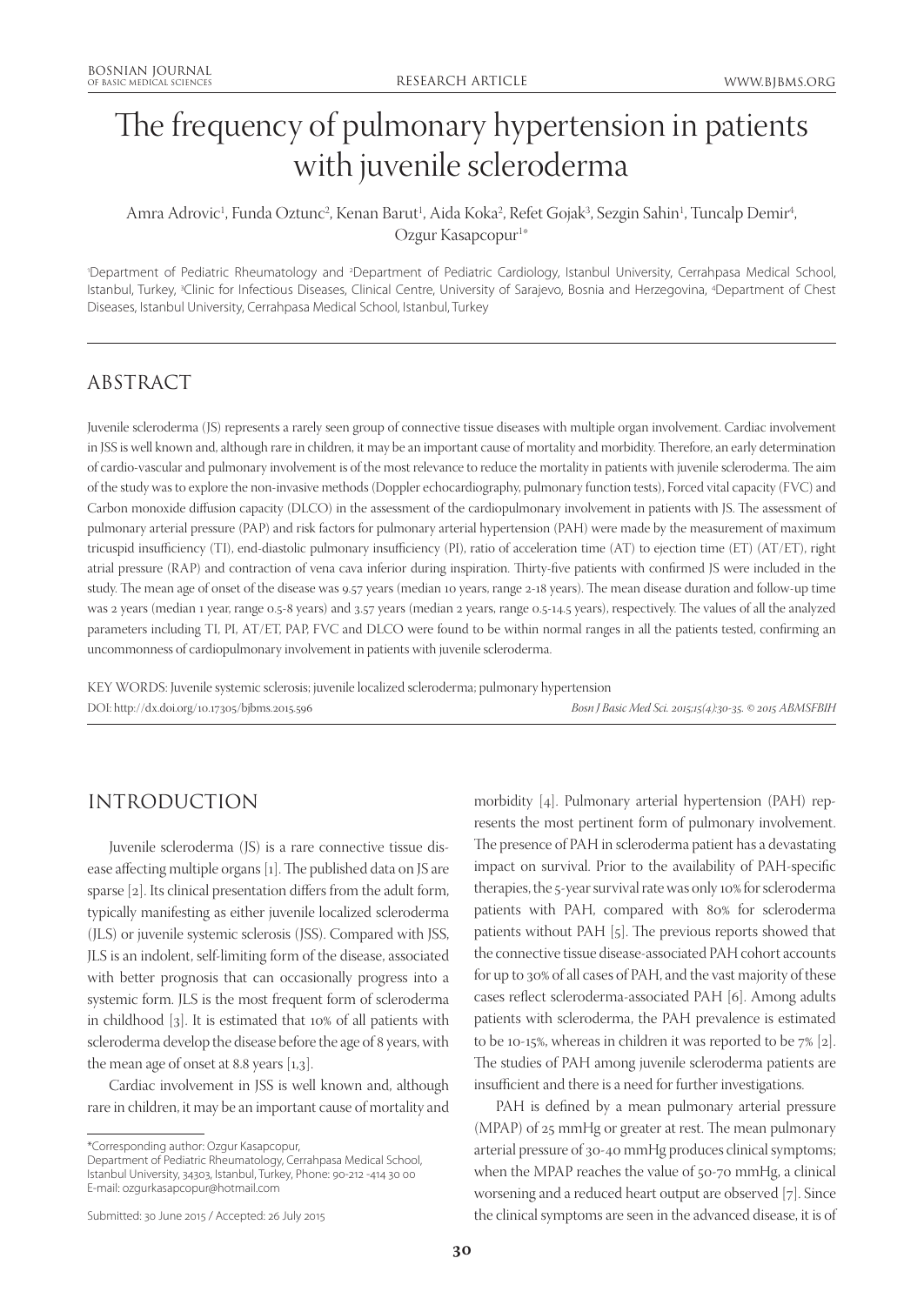crucial importance to determine the cardio-vascular involvement in its early stage, when the patients are still asymptomatic. Although the right-sided heart catheterization (RHC) remains the gold standard for diagnosis of PAH, the Doppler echocardiographic examination (Doppler-echo) is used as a reliable screening tool in patients with scleroderma [8]. Pulmonary function tests (PFT) are helpful in the investigation of PAH. The measurement of Functional vital capacity (FVC) and Carbon monoxide diffusion capacity (DLCO) is useful in determination of the interstitial lung disease, which could lead to the PAH development. The ratio of FVC/DLCO >1.6 is shown to be indicative for PAH [9]. The early diagnosis of cardio-vascular involvement influences the clinical course and prognosis of the disease. The aim of our study was to use the non-invasive methods (echocardiography, pulmonary function tests) to examine the cardiopulmonary involvement in the patients with juvenile scleroderma.

## MATERIALS AND METHODS

A total of 35 patients (31 female, 4 male) with diagnosis of juvenile scleroderma, followed up at Pedatric Rheumatology Department, Cerrahpasa Medical School were included in the study. The diagnosis of scleroderma was established according to 2013 updated classification criteria for systemic sclerosis, proposed by The American College of Rheumatology/ European League Against Rheumatism (ACR/EULAR) [9].

Doppler echocardiography was performed at Pediatric Cardiology Department.

Pulmonary function tests were performed at Laboratory for pulmonary function tests.

Criteria for inclusion in the study were: a) Diagnosis of juvenile scleroderma; b) Regular clinical follow-up at Pediatric Rheumatology Department, Cerrahpasa Medical Faculty; c) Performed Doppler echocardiography at Pediatric Cardiology Department; and d) Performed pulmonary function tests at the Laboratory for pulmonary function tests.

Patients with an irregular follow-up and those who were treatment non-compliant were excluded from the study (totally 5 patients: 4 with local scleroderma and one patient with systemic sclerosis).

## Doppler echocardiographic examination

The assessment of pulmonary arterial pressure was made by measurement of maximum tricuspid insufficiency (TI), end-diastolic pulmonary insufficiency (PI), the ratio of acceleration time (AT) to ejection time (ET) (AT/ET), right atrial pressure (RAP) and contraction of vena cava inferior during inspiration [10]. Pulmonary arterial pressure was determined using three different methods: 1- Systolic pulmonary arterial

pressure (SPAP) was estimated by measuring the maximal velocity of tricuspid insufficiency (TI)2- Diastolic pulmonary arterial pressure (DPAP) was estimated by measuring the velocity of pulmonary insufficiency at the end of diastole (PI)3- Mean pulmonary arterial pressure (MPAP) was determined by measuring the pulmonary insufficiency acceleration time (AT) and the ratio of AT to ejection time (ET).

Systolic pulmonary arterial pressure was calculated by modified Bernoulli equation, in which  $SPAP = 4 \times TRV$ max<sup>2</sup> + right atrial pressure, where TRVmax was maximal velocity of tricuspid insufficiency. Right atrial pressure was evaluated by measuring the right atrial volume, the degree of tricuspid regurgitation and contraction of vena cava inferior during inspiration [11,12]. The volume of the right atrium was normal for all the patients, collapse of vena cava inferior during inspiration was more than 50% and none of the patients had a significant tricuspid regurgitation. Therefore, the right atrial pressure was supposed to be normal and was accepted to be 5 mmHg for all the patients. The cutoff value for the maximal velocity of tricuspid insufficiency was a 3 m/sec, while for calculated SPAP it was a 40 mmHg. All the values above the cutoff were considered as pathologic [4,5,11]. The diastolic pulmonary arterial pressure (DPAP) was estimated by measuring the velocity of pulmonary insufficiency at the end of diastole, with a cutoff value of 2m/s [12,13]. Mean pulmonary arterial pressure (MPAP) was determined by assessing the pulmonary insufficiency acceleration time (AT) and the ratio of AT to ejection time (ET); AT/ET < 0.3 was accepted as pathologic [11,13,14]. The same cardiologist performed all the measurements, repeating them for three times. The mean value was used in the statistical analysis.

### Pulmonary function tests

Pulmonary function tests were performed in order to estimate the forced vital capacity and CO diffusion capacity. Results were adjusted to the age, gender, weight, height and hemoglobin levels of the patients. The previous studies showed that values of FVC < 80%, DLCO < 60% and FVC/DLCO > 1.6 imply a risk for PAH [4,10,11,12].

#### Statistical analysis

Patients were assigned into two groups: patients with JLS and those with JSS. Since the cardio-vascular involvement is not expected in the JLS patients, they were regarded as a control group. Statistical comparison was made between those two groups of patients. In the same time, all measurements were statistically analyzed according to the pathological values being established by the American Association of Pediatric Cardiology [13] and to the data from literature. Categorical variables were assessed by  $\chi^2$  test and Fisher's exact test. For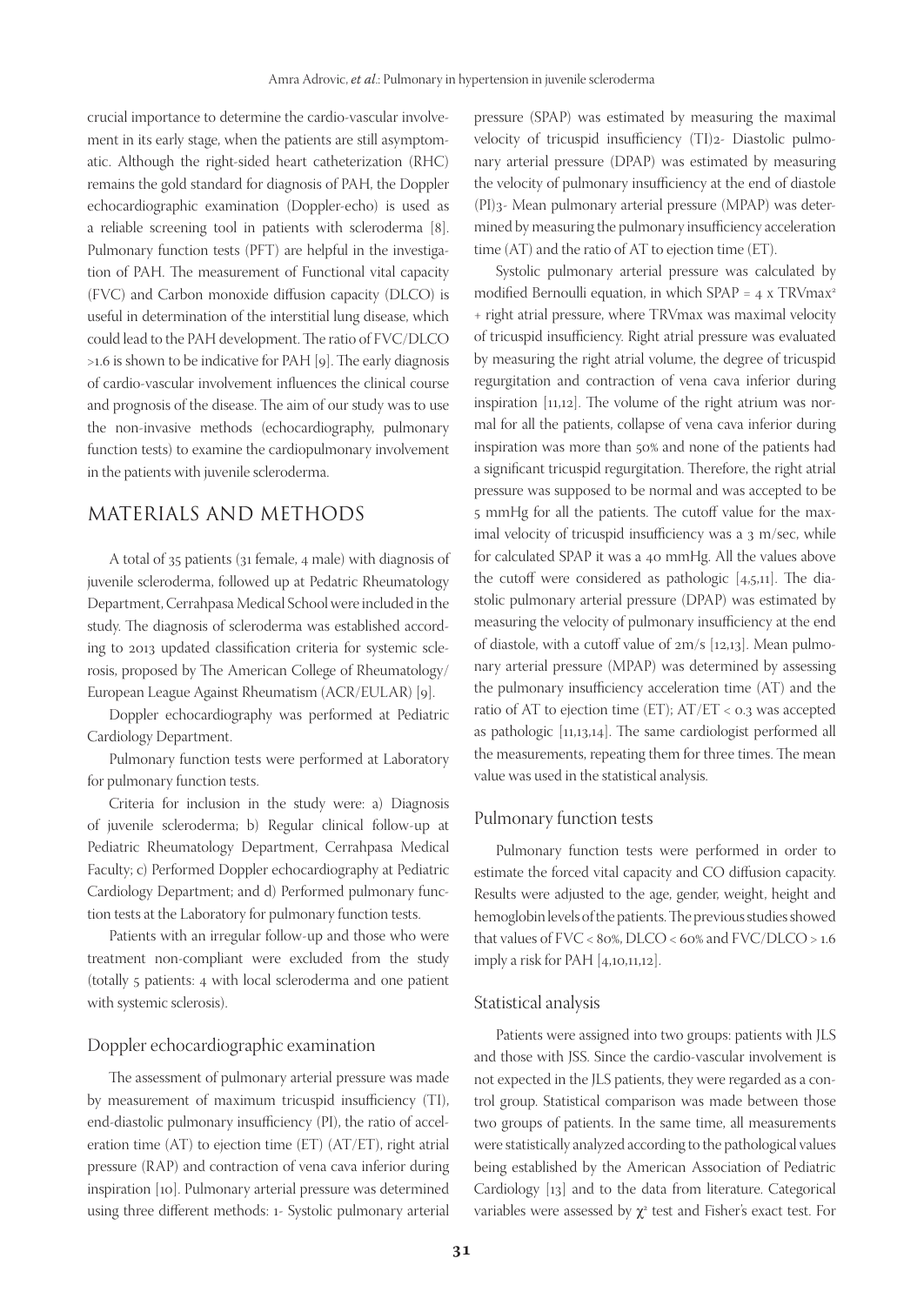the evaluation of the echocardiographic findings and pulmonary function tests results, we used a Mann-Whitney test. Reported p value was shown in 3 decimals. If the fourth decimal was found to be  $<$  5, the  $p$  value is considered to be  $<$  0.001. The *p* < 0.05 was considered significant. Statistical analyses were performed using SPSS software version 15.0 (Statistical Package for Social Sciences, IBM Corporation, USA).

## RESULTS

The study was conducted between January 2013 and January 2014. A total of 35 patients with scleroderma (31 female, 4 male) were included in the study. 46% of the patients were diagnosed with a localized form of scleroderma, while 54% of patients had a systemic sclerosis. One patient was followed up with a diagnosis of mixed connective tissue disease, due to the symptoms of dermatomyositis concomitant with those of systemic sclerosis. This patient was included in systemic sclerosis patients group.

The mean age of onset of the disease was 9.57 years (median 10 years, range 2-18 years). The mean disease duration and follow-up time was 2 years (median 1 year, range 0.5-8 years) and 3.57 years (median 2 years, range 0.5-14.5 years), respectively. The patients' demographic characteristics and their clinical characteristics are summarized in the Table 1. There were no statistically significant differences between the two observed groups of patients in regard to demographic characteristics  $(p > 0.05)$ . In contrary, laboratory investigations showed that there was a significant difference regarding serological tests between patients with JSS and those with JLS (ANA:  $p = 0.001$ , Anti Scl-70:  $p = 0.049$ , respectively). Analysis of the clinical features of the patients showed that there was also a significant difference in terms of the skin and musculoskeletal involvement (Table 1) (Figure 1).

Results of the echocardiographic measurements and laboratory function tests are shown in the Table 2. The mean values of the pulmonary insufficiency at the end of diastole (PI) were  $1.05 \pm 0.24$  m/sec and  $1.00 \pm 0.27$  m/sec for patients with systemic sclerosis and those diagnosed with local scleroderma, respectively. The mean value of PI was statistically different from its upper referent value (2 m/sec) in the both groups of

**TABLE 1.** General demographic characteristics of patients

| Demographic characteristics                    | Juvenile<br>systemic<br>sclerosis<br>$(N=19)$ | Juvenile<br>localized<br>scleroderma<br>$(N=16)$ | p     |
|------------------------------------------------|-----------------------------------------------|--------------------------------------------------|-------|
| Mean age (years)                               | 14.53±3.302                                   | 13.31+2.774                                      | 0.253 |
| Mean age at onset (years)                      | 8.84±3.891                                    | $7.94 \pm 3.605$                                 | 0.899 |
| Mean age at diagnosis (years)                  | $10.61 \pm 3.089$                             | $9.06 + 3.487$                                   | 0.481 |
| Female gender, N (%)                           | 18 (94.7)                                     | 13 (81.3)                                        | 0.312 |
| Family history of<br>autoimmune disease, N (%) | 4(21.1)                                       | 4(25.0)                                          | 1.00  |

patients  $(p < 0.001)$ . However, there was no significant difference in PI values between the two groups of patients  $(p = 0.64)$ . The mean values of the maximal velocity of tricuspid insufficiency (TI) were 2.14  $\pm$  0.21 m/sec and 2.07  $\pm$  0.45 m/sec for the patients with systemic sclerosis and those with local scleroderma, respectively. The mean value of TI was significantly different from its upper referent value (3 m/sec) in the both groups (*p* < 0.001), while there was no significant difference for TI between the two groups of patients ( $p = 0.70$ ). Systolic pulmonary arterial pressure was calculated by modified Bernoulli equation using the measurement of maximal velocity of tricuspid regurgitation. As it was mentioned previously, the systolic pulmonary arterial pressure above 40 mmHg was considered pathologic and indicative for diagnosis of PAH. The calculated MPAP was normal in both groups. Additionally, there was no significant difference for the value of MPAP between the two patients groups ( $p = 0.78$ ). The mean values of the ratio of



FIGURE 1. Clinical features in patients with JS. Skin, vascular and musculoscletal involvement were the most common findings. Gastrointestinal symptoms were not present among the patients with localized scleroderma. None of the patients had cardiological involvement.Statistical significance : \*\* : *p* < 0.01; \* : *p* < 0.05

**TABLE 2.** Results of echocardiographic measurements and pulmonary function tests

| Measurements                       | Juvenile systemic<br>sclerosis $(N=19)$ | Juvenile localized<br>scleroderma (N=16) | $\boldsymbol{p}$ |
|------------------------------------|-----------------------------------------|------------------------------------------|------------------|
| Echocardiographic<br>measurements  |                                         |                                          |                  |
| PI(m/sec)                          | 1.05                                    | 1.0                                      | 0.64             |
| $TI$ (m/sec)                       | 2.14                                    | 2.08                                     | 0.70             |
| AT/ET                              | 0.46                                    | 0.44                                     | 0.79             |
| $MPAP$ (mmHg)                      | $23.55 + 3.66$                          | $23.02 + 6.8$                            | 0.78             |
| Pulmonary<br>function tests $(\%)$ |                                         |                                          |                  |
| <b>FVC</b>                         | 96.9                                    | 102.1                                    | 0.17             |
| DLCO                               | 84.89                                   | 94.47                                    | 0.16             |

MPAP: Mean pulmonary arterial pressure, calculated by modified Bernoulli equation; PI: End diastolic pulmonary insufficiency velocity; TI: Maximal velocity of tricuspid insufficiency; AT/ET: Ratio of pulmonary insufficiency acceleration time (AT) to ejection time (ET); FVC: Forced vital capacity; DLCO: Carbone monoxide diffusion capacity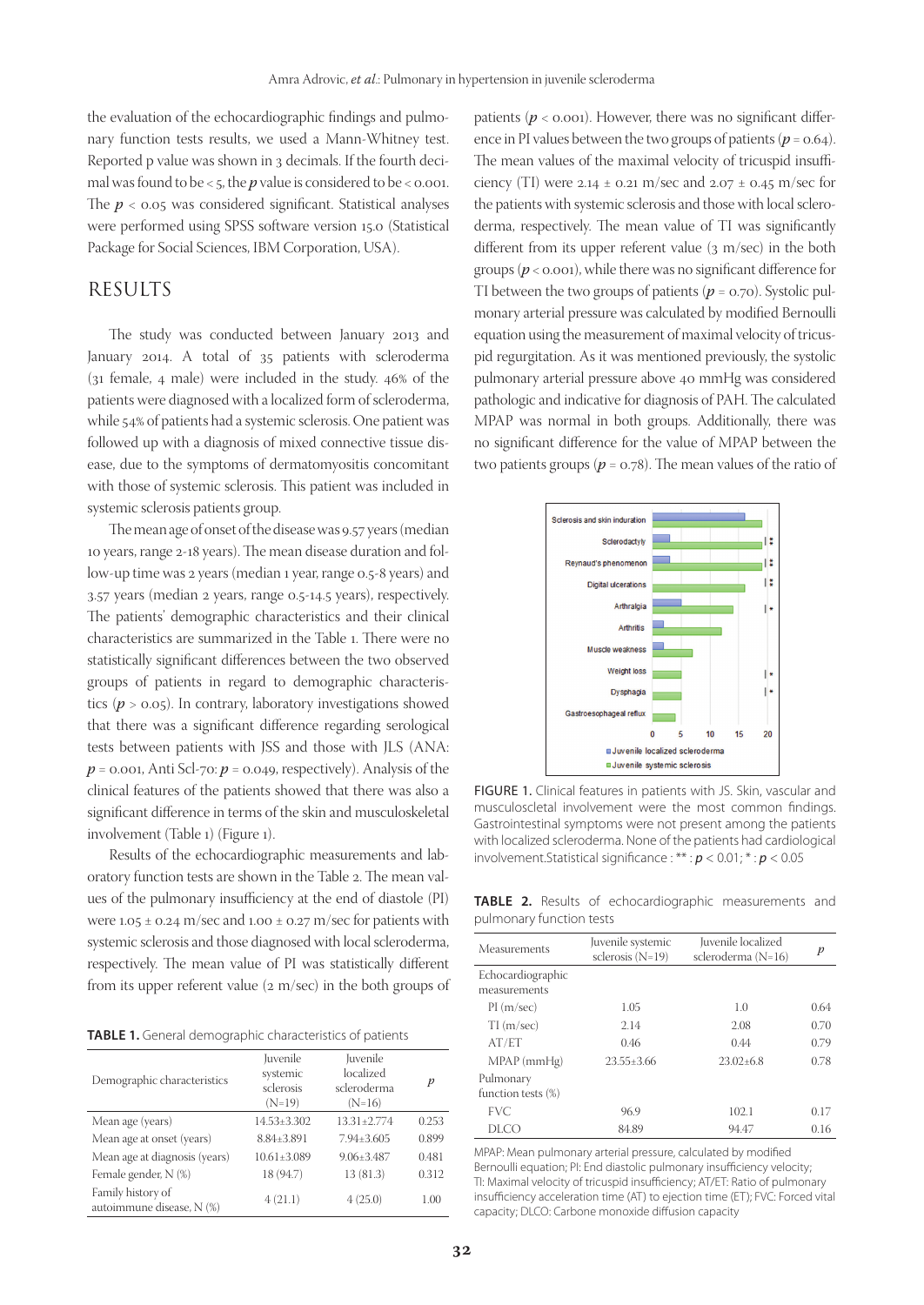pulmonary insufficiency AT to ET (AT/ET) were found to be 0.46  $\pm$  0.05 and 0.44  $\pm$  0.05 for the patients with systemic sclerosis and those with local scleroderma, respectively. The both values were significantly different from the lower referent value of the AT/ET ratio (*p* < 0.001). Those echocardiographic measurement results indicate the absence of PAH in both groups of studied patients.

The mean values of FVC were  $96.94 \pm 16.67\%$  and  $102.12 \pm 12.82\%$  for patients with systemic sclerosis and those with local scleroderma, respectively. The results were significantly different from the lower referent value (70%) ( $p < 0.001$ ). The difference in FVC value for patients with local scleroderma and those with systemic sclerosis was not statistically significant  $(p = 0.17)$ .

Mean DLCO was 84.89 ± 21.57% and 94.46 ± 10.23% for JSS and JLS patients, respectively. Result for both groups of patients was significantly different from its pathologic value (*p* < 0.001). However, DLCO was not statistically different between two groups of patients ( $p = 0.16$ ).

## DISCUSSION

In this study, that represents the largest single-center collection of data on patients with juvenile scleroderma, we examined the cardio-vascular involvement by echocardiographic measurements and pulmonary function tests.

In order to determine systolic pulmonary arterial pressure, we measured a maximal velocity of tricuspid insufficiency in patients with systemic sclerosis and those with the local disease. Results were found to be normal and significantly different from the pathologic values. There was no significant difference in the maximal velocity of tricuspid insufficiency between patients with JSS and those with JLS. Additionally, echocardiographic examination was used to assess the diastolic and mean pulmonary arterial pressure. The values for both measurements were found to be normal in both groups of patients, differing significantly from the pathological value. In the other words, none of the patients had an elevated pulmonary arterial pressure. In addition, the comparison of the two patient groups showed no difference in diastolic and mean pulmonary arterial pressure between patients with systemic sclerosis and those with local scleroderma.

Although detailed and repeated measurements were performed for all the patients, pulmonary atrial pressure was found to be within normal ranges. The previous reports showed that the connective tissue disease-associated PAH cohort accounts for up to 30% of all cases of PAH, and the vast majority of these cases reflect scleroderma-associated PAH [6]. Among adults patients with scleroderma, the PAH prevalence is estimated to be 10-15%, whereas in children it was reported to be 7% [2,15]. The main demographic and

clinical features of the disease found in our study are similar to those reported by Martini G et al. in children with systemic sclerosis. The mentioned study reports a pulmonary hypertension in 7% of a total of 153 SS patients from 55 different rheumatologic centers, in the period of January 2002- June 2003. The mean duration of their patients' follow up was 3.9 years, similarly to our results (3.5 years). Additionally, the mean time between the first signs of the disease and the diagnosis was reported as being 1.9 years; in our study the mean disease duration at diagnosis was found to be 2 years (median 1 year, range 0.5-8 years) [2]. However, studies on pulmonary hypertension in juvenile scleroderma patients are lacking [16-19].

Pulmonary fibrosis, the lung involvement of the disease, contributes the development of the PAH in patients with systemic scleroderma. We examined the presence of pulmonary fibrosis by providing the lung functional tests [20-23]. Pulmonary function test revealed a normal value of FVC and DLCO for all of the studied patients. The measured values were significantly different from those defined as pathological. The comparison of FVC and DLCO between JSS and JLS patients showed no differences between those two groups. Namely, our patients had neither clinical nor the functional signs of pulmonary fibrosis. In the medical literature, pulmonary function test is described as an essential tool for PAH screening in patients with scleroderma. A declining DLCO and elevated FVC% / DLCO% ratio are very useful as predictors of the presence of the PAH or its advanced development [10]. A study performed by Borowiec at al. among patients with juvenile scleroderma showed decreased FVC in 60% of patients with JSS [4].

There are several possible reasons explaining the absence of PAH findings in our patients. The majority of patients were diagnosed shortly after the beginning of the symptoms (mean time to diagnosis was found to be 2 years). The early diagnoses lead to an early treatment possibly influencing the progression of the disease. Martini et al. showed that a short time between disease onset and the diagnosis is a protective factor in patients with juvenile scleroderma [16]. Additionally, all the studied patients were taking the regular treatment with regular annual follow-up. Patients with irregular follow-up and those who had been non-compliant were excluded from the study. Early diagnosis, a regular follow up and a proper therapy are thought to be important in reduction of cardio-vascular complications of the disease. Normal results of the cardio-vascular assessment for all of the studied patients as well as their significant difference from the proposed pathological values imply that the treatment was appropriate and important in prevention of disease complications.

At the time we performed the study, the mean age of patients was  $14.5 \pm 3.3$  years and  $13.3 \pm 2.7$  years for systemic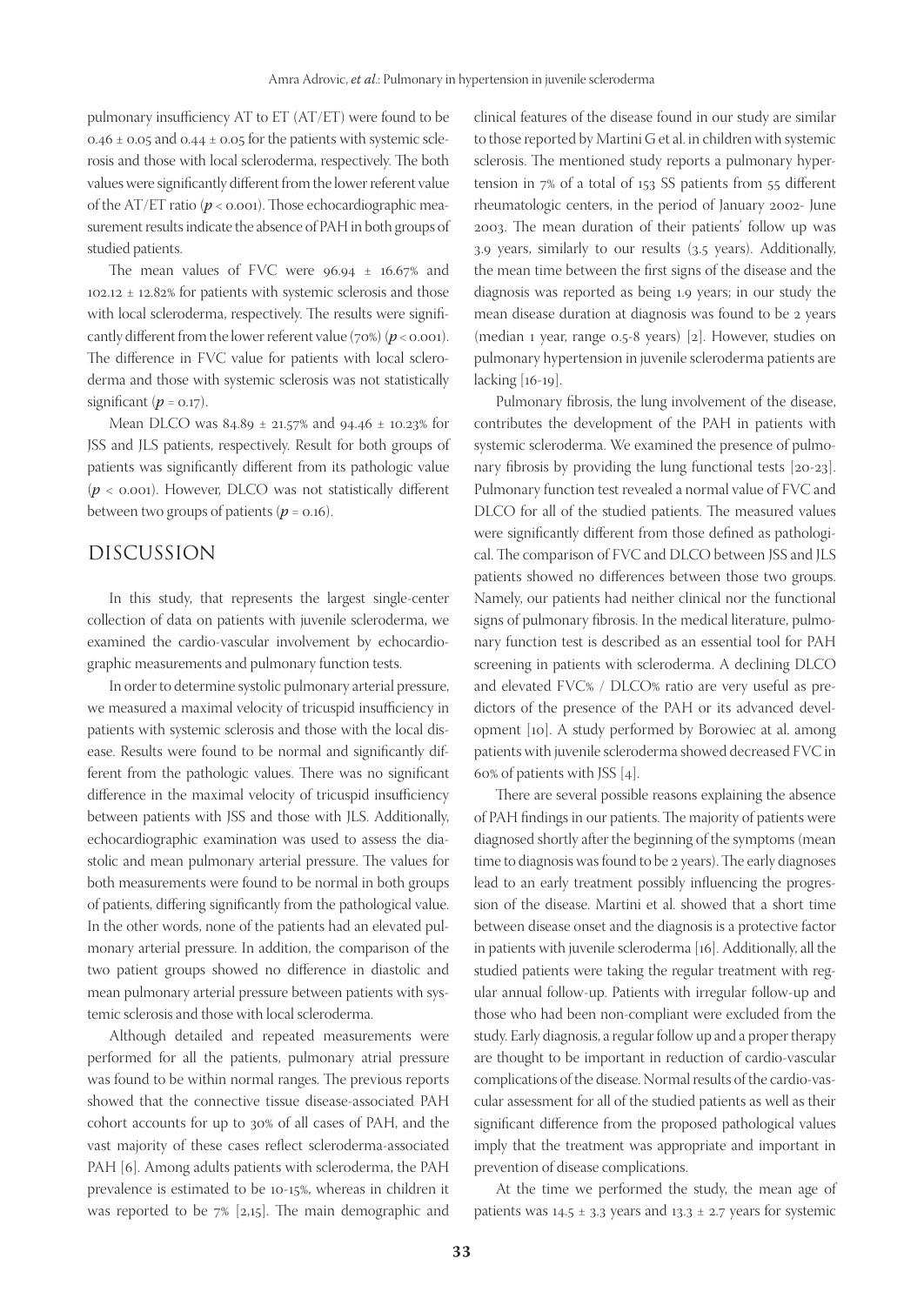sclerosis and local scleroderma group, respectively. The mean follow up was 2 years for both groups of patients. The age of the patients also possibly influences the development of the PAH. Although we could not find the exact data about the time of PAH development in patients with juvenile scleroderma in the literature, the risk possibly increases with the progression of the disease. A multicenter study, provided by Martini et al. showed a mortality rate of 11.9%, with a cardiac failure as the most important cause of mortality. The death occurred after a mean 4 years from diagnosis, with median 2.8 years and a range from 13 days to 18.1 years. [2]. In our study, duration of disease was considered to be relatively short for the PAH development. The long-standing follow-up of patients would give more information about the progression of the disease and its possible complications. There was no fatal outcome in our study. This finding could be possibly explained by the absence of the major mortality risk factor (cardio-vascular involvement).

The advantages of our study are repeated and detailed echocardiographic examinations and pulmonary tests for all of patients. However, one of the limitations of our study is the small number of patients. Furthermore, our study is a cross-sectional investigation. A further multicenter, prospective studies would give a better insight into the development of PAH at juvenile scleroderma.

In conclusion, PAH is an uncommon finding among patients with juvenile scleroderma. Early diagnosis, regular follow-up and proper therapy are thought to be important factors in reducing the cardio-vascular complications of the disease. In addition, this study points out the importance of annual cardio-vascular screening for patients with juvenile sclerosis.

## CONCLUSIONS

Although quite rare in juvenile scleroderma, cardio-vascular and pulmonary involvement is the most important factor for the prognosis of the disease. Early diagnosis, regular follow-up and appropriate treatment are important factors in reducing the cardiovascular and pulmonary complications of the disease.

## DECLARATION OF INTERESTS

The authors declare no conflict of interests.

## REFERENCES

- [1] Foeldvari I. Update on juvenile systemic sclerosis. Curr Rheumatol Rep 2015;17(3):17-18. Doi: http://dx.doi.org/10.1007/ s11926-014-0491-y.
- [2] Martini G, Foeldvari I, Russo R, Cuttica R, Eberhard A, Ravelli A,

et al. Systemic Sclerosis in Childhood. Clinical and Immunologic Features of 153 Patients in an International Database. Arthritis & Rheumatism 2006;54(12):3971-3978. Doi: http://dx.doi. org/10.1002/art.22207.

- [3] Zulian F, Cuffaro G, Spretto F. Scleroderma in children: an update. Curr Opin Rheumatol 2013;25(5):643-650. Doi: http://dx.doi. org/10.1097/BOR.0b013e3283641f61.
- [4] Borowiec A, Dabrowski R, Wozniak J, Jasek S, Chwyczko T, Kowalik I, et al. Cardiovascular assessment of asymptomatic patients with juvenile-onset localized and systemic scleroderma: 10 years prospective observation. Scand J Rheumatol 2012;41(1):33-38. Doi: http://dx.doi.org/10.3109/03009742.2011.609489.
- [5] Fischer A, Bull TM, Steen VD. Practical Approach to Screening for Scleroderma-Associated Pulmonary Arterial Hypertension. Arthritis Care & Research 2012;64(3):303-310. Doi: http://dx.doi. org/10.1002/acr.20693.
- [6] Coghlan JG, Handler C. Connective tissue associated pulmonary arterial hypertension. Lupus 2006;15(3):138-142 .Doi: http://dx.doi. org/10.1191/0961203306lu2280rr.
- [7] Bossone E1, D'Andrea A, D'Alto M, Citro R, Argiento P, Ferrara F, et al. Echocardiography in pulmonary arterial hypertension: from diagnosis to prognosis. J Am Soc Echocardiogr 2013;26(1):1-14. Doi: http://dx.doi.org/10.1016/j.echo.2012.10.009.
- [8] Mukerjee D, St George D, Coleiro B, Knight C, Denton CP, Davar J, et al. Prevalence and outcome in systemic sclerosis associated pulmonary arterial hypertension: application of a registry approach. Ann Rheum Dis 2003;62(11):1088-1093. Doi: http://dx.doi. org/10.1136/ard.62.11.1088.
- [9] Van den Hoogen F, Khanna D, Fransen J, Johnson SR, Baron M, Tyndall A, et al. 2013 classification criteria for systemic sclerosis: an American college of rheumatology/European league against rheumatism collaborative initiative. Arthritis Rheum 2013;65(11):2737- 2747. Doi: http://dx.doi.org/10.1002/art.38098.
- [10] Fischer A, Bull TM, Steen VD. Practical Approach to Screening for Scleroderma-Associated Pulmonary Arterial Hypertension. Arthritis Care Res 2012;64(3):303-310. Doi: http://dx.doi. org/10.1002/acr.20693.
- [11] Mukerjee D, St George D, Knight C, Davar J, Wells AU, Du Bois RM. Echocardiography and pulmonary function as screening tests for pulmonary arterial hypertension in systemic sclerosis. Rheumatology 2004;43(4):461-466. Doi: http://dx.doi.org/10.1093/ rheumatology/keh067.
- [12] Shah AA, Chung SE, Wigley FM, Wise RA, Hummers LK. Changed in estimated right ventricular systolic pressure predict mortality and pulmonary hypertension in a cohort of scleroderma patients. Ann Rheum Dis 2013;72(7):1136-1140. Doi: http://dx.doi.org/10.1136/ annrheumdis-2012-201861.
- [13] Armstrong WF, Ryan T. Feigenbaum's Echocardiography, seventh ed. Philadelphia: Lippincott, Williams & Wilkins; 2003.
- [14] Litwin SE. Noninvasive assessment of pulmonary artery pressures. Moving beyond tricuspid regurgitation velocities. Circ Cardiovasc<br>Imaging 2010;3(2):132-133. Doi: http://dx.doi.org/10.1161/ Imaging 2010;3(2):132-133. Doi: http://dx.doi.org/10.1161/ CIRCIMAGING.110.945121.
- [15] Sweiss NJ, Hushaw L, Thenappan T, Sawaqed R, Machado RF, Patel AR, et al. Diagnosis and management of pulmonary hypertension in systemic sclerosis. Curr Rheumatol Rep 2010;12(1):8-18. Doi: http://dx.doi.org/10.1007/s11926-009-0078-1.
- [16] Martini G, Vittadello F, Kasapçopur O, Magni MS, Corona F, Duarte-Salazar C, et al. Factors affecting survival in juvenile systemic sclerosis. Rheumatology (Oxford) 2009;48(2):119-122. Doi: http://dx.doi.org/10.1093/rheumatology/ken388.
- [17] Misra R, Singh G, Aggarwal P, Aggarwal A. Juvenile onset systemic sclerosis: a single center experience of 23 cases from Asia. Clin Rheumatol 2007;26(8):1259-1262.Doi: http://dx.doi.org/10.1007/ s10067-006-0483-z.
- [18] Valerio CJ, Schreiber BE, Handler CE, Denton CP, Coghlan JG. Borderline mean pulmonary artery pressure in systemic sclerosis patients: trans-pulmonary gradient predicts risk of developing pulmonary hypertension. Arthritis Rheum 2013;65(4):1074-1084. Doi: http://dx.doi.org/10.1002/art.37838.